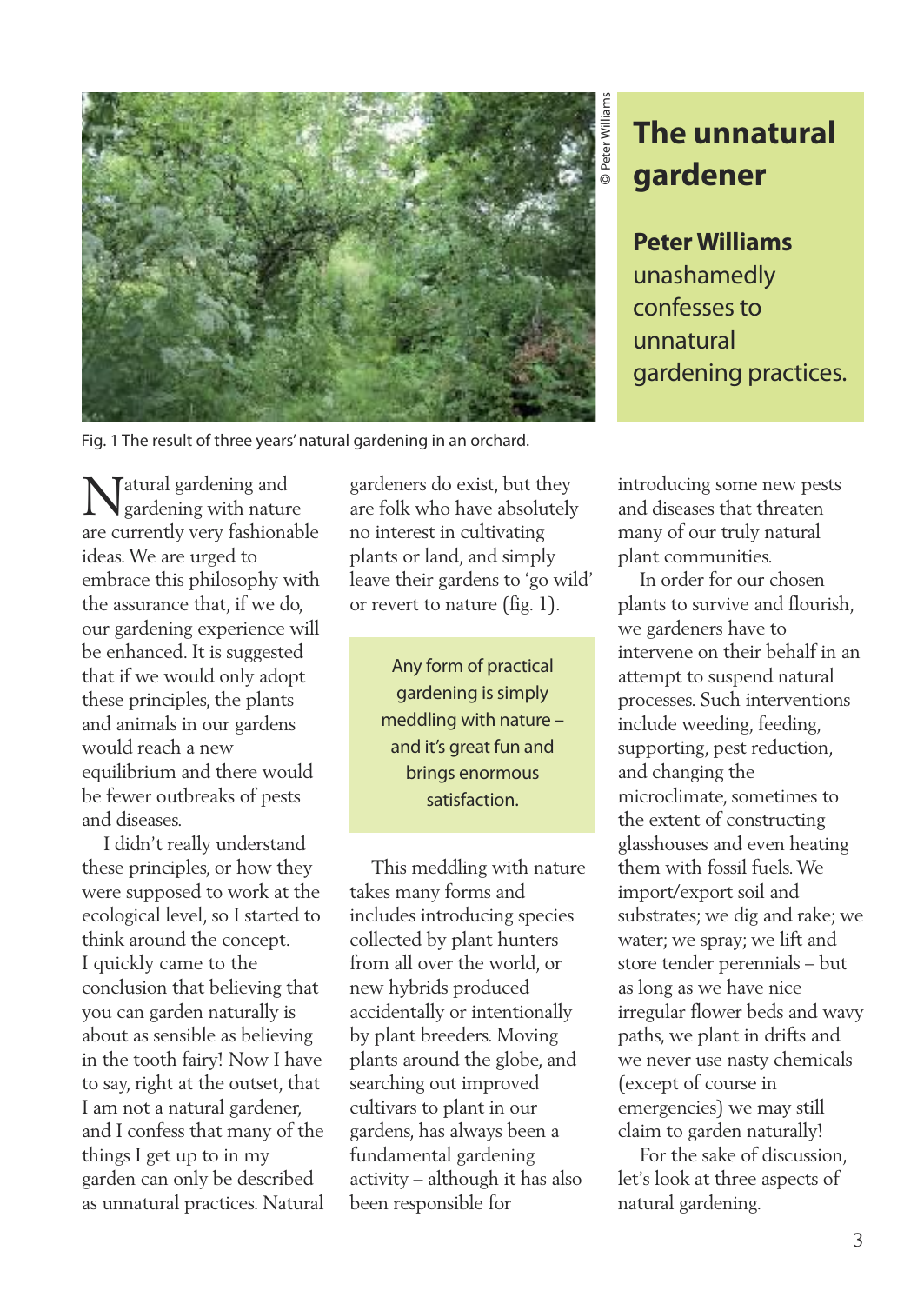

Fig. 2 In prairie style, monardas and heleniums are densly planted for dramatic effect and weed exclusion.

## **Naturalistic planting**

This probably means different things to different people, but my understanding is that it is an attempt to copy some features of natural areas and transplant them into our own patches. For example, over many years at Chelsea famous nurseries, like Backhouse of York and Wood of Boston Spa, created pretend Scottish Highland rock streams or mountain screes to show the landscapers' craft and mastery of the natural world. Such exhibits started to decline in the mid 50s and were virtually extinct by the late 60s, demonstrating that what's considered to be desirably naturalistic changes with fashion.

More recently we have seen the rise of prairie gardening, where ornamental grasses and various types of daisies are planted in broad sweeps at great density to create a

colourful wilderness which reaches its peak in late summer and autumn (fig. 2). These pretend prairies must be a godsend to nursery owners and they can look stunning in the first few years, but the difficulty of maintaining them probably means that they won't stay in fashion for long.A number of well known prairie gardens have had to be replanted after just a few years because they became dull, weed-infested and truly natural looking!

Meadow gardening is another form of naturalistic gardening, and some garden meadows do resemble real meadows quite closely.The only difficulty is that even ancient meadows are not really natural and require management on a large scale, by grazing at appropriate animal densities and appropriate times of year, or by annual cutting and hay

removal (fig. 3). In a garden situation, on a normal-size plot, it is extremely difficult to recreate a natural-looking meadow. In most cases the soil is too fertile, and the advice is usually to strip off the top 10cm of soil and start again. Even if soil fertility is suitably low, many newly created meadows where expensive wild-flower seed mixes have been sown look for a few weeks like an explosion in a paint factory – a riot of different colours from the predominantly annual species in the seed mix (fig. 4).Then nature intervenes and, sadly for the proud owners of these bright patchworks, the meadows never look quite 'as good' again unless they are resown.

Perhaps I am guilty of taking a lowbrow, practical approach, so to redress the balance I'll turn to Sarah Price, the current doyenne of naturalistic gardeners. Ms Price has created beautiful gardens at Chelsea and elsewhere, and has written eloquently about their creation.Thus she writes 'plantings must have a sense of transparency. Sunlight filters through the tallest plants, through the different heights and forms; petals and grasses appear to glow from within, while the striking forms of seed heads form strong, dark silhouettes.To be surrounded by this ethereal sort of beauty is an almost transcendental experience.'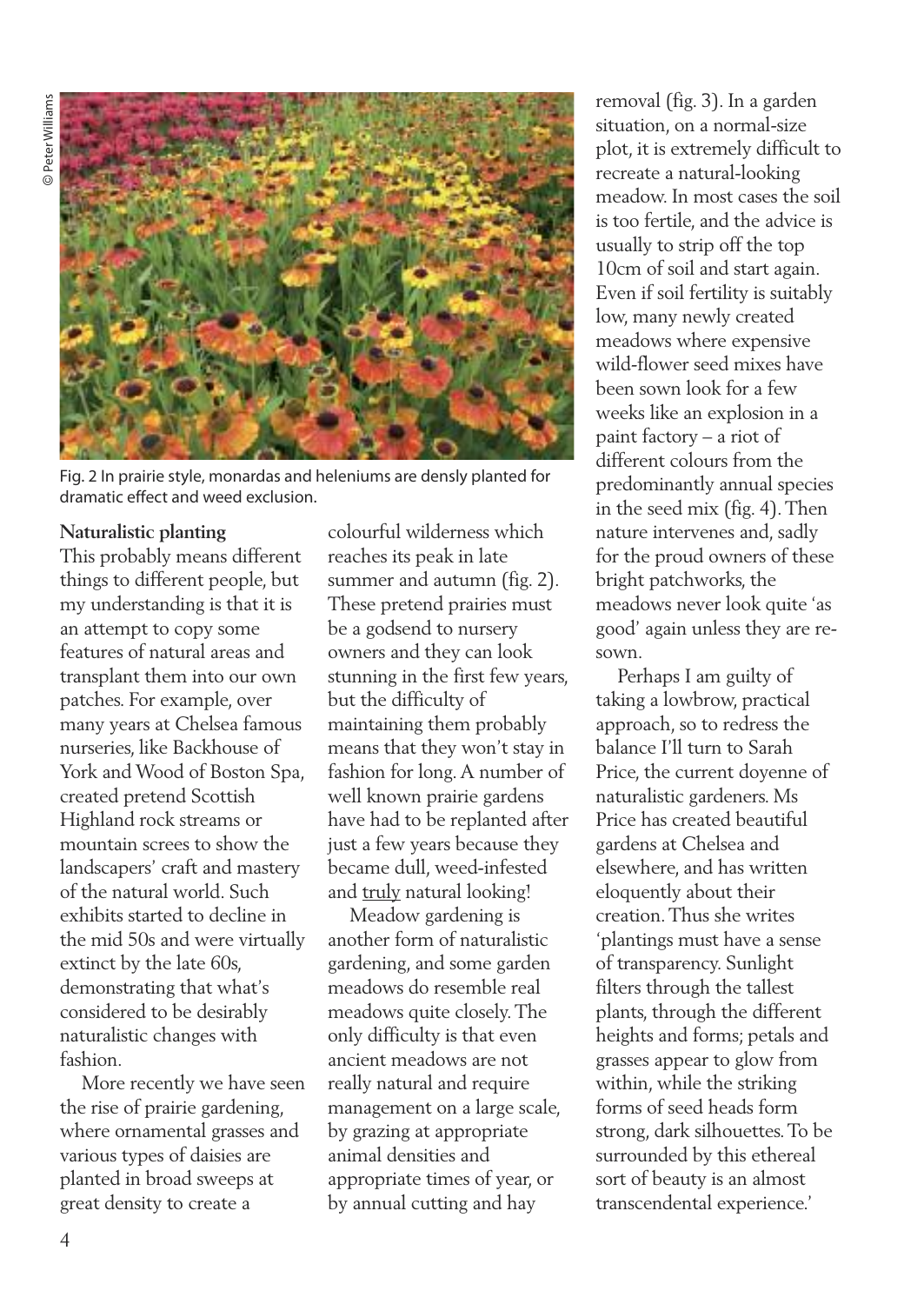

Bird's Foot Trefoil and grasses) are managed by a single cut in late

summer.

Fig. 4 A contrived meadow of a commercial wild-flower mix gives a riot of colour that needs replanting each year.

Now, while I really appreciate a beautifully designed garden or border, most of my transcendental experiences in the garden have been greatly facilitated by a glass of cold Chardonnay! However, the serious point is that talented designers like Ms Price take immense care in selecting and arranging plants so that they bear a resemblance to an idealised natural environment (fig. 5).The gardens may well be beautiful, desirable and give great pleasure, and that is absolutely fine, but they are no more natural than a garden with a pin-striped lawn, rows of dahlias, an African-style thatched breeze hut and a few eucalyptus trees.

## **Havens for wildlife**

When I read gardening magazines I sometimes feel I must be failing because the

main thrust of my activities is not to provide a safe haven for local wildlife.While I'm passionate about conservation and actively involved in the Wildlife Trust movement, I don't believe that it's the principal role of gardeners to create mini nature reserves. Gardens do provide very local habitats for wildlife, but often they're not of real importance because they're too small, too isolated and too transient. Sustainable nature management requires 'more, bigger, better and joined up' regions, as suggested by the Lawton Report, *Making Space for Nature: A review of England's Wildlife Sites and Ecological Network* (2010)1 .

In fact I spend a disproportionate amount of time attempting to keep much of the local wildlife out of my garden. I spent the first

few months of retirement attempting to rabbit- and badger-proof my garden. I had a real sense of achievement when I completed the fencing and naively thought that the problem was solved. I could not understand how the occasional rabbit still got in – until the first snowfall that winter when distinctive footprints indicated a nocturnal rabbit superhighway under my front gate. I fixed this by attaching plastic clematis netting to the bottom of the gate that dragged on the gravel.At dusk a week later I spotted a tawny owl on the post near the front gate and excitedly called to my wife to come and look.When asked if she could see it, she replied,"Yes, and two rabbits on the drive".A short period of observation revealed that rabbits could charge the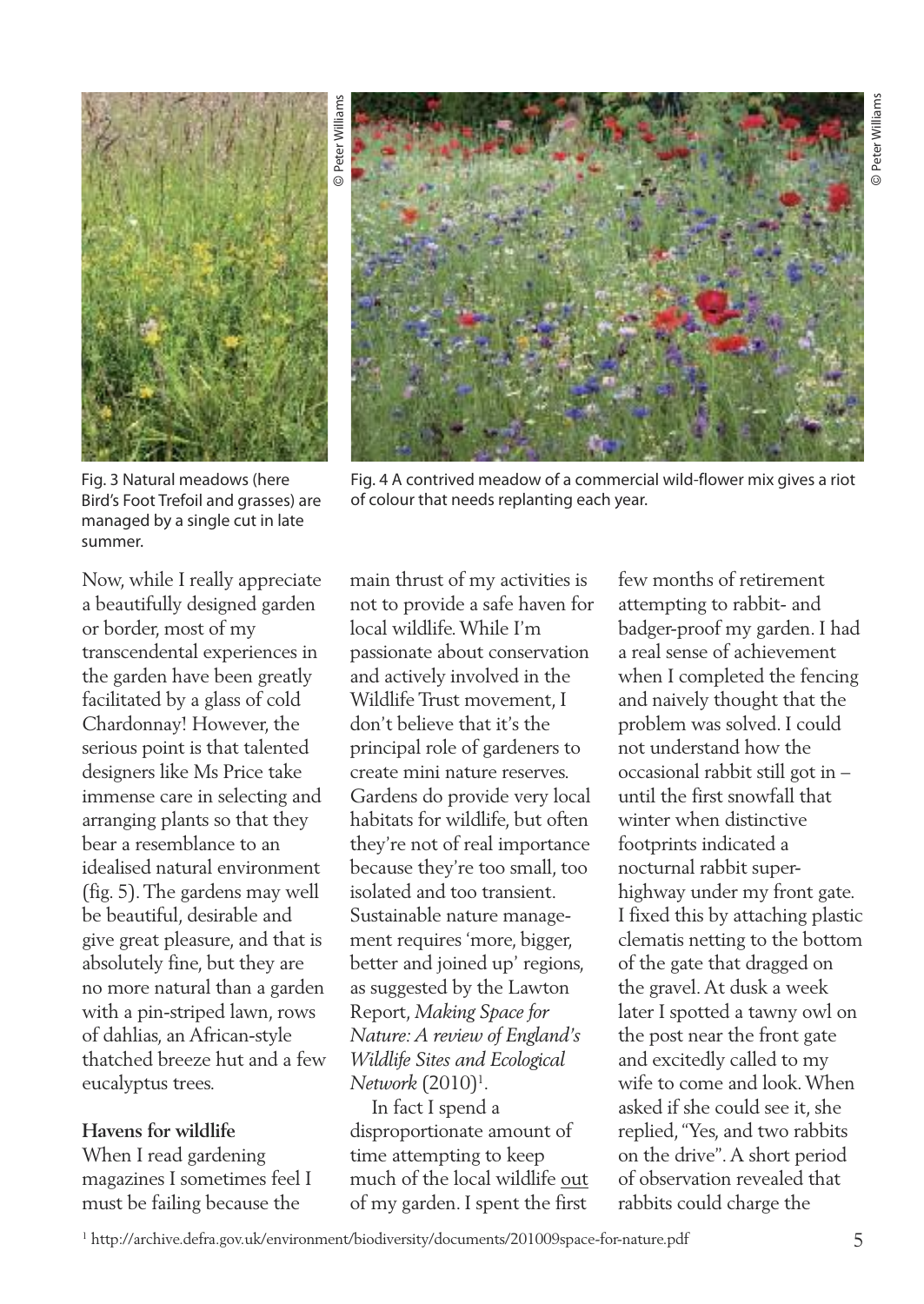

Fig. 5 An idealised'natural'scene in the author's Yorkshire garden.

plastic netting and get through! These invasion routes now closed, all I have to do is find a way to prevent squirrels and mice from eating the hardy cyclamen, crocuses and tulips that I try to naturalise in my grassed areas, and to stop deer jumping the rabbit fence to graze everything woody. I was dumbfounded to read an article in one of our leading gardening magazines which gave natural gardeners tips for attracting animals, including muntjac deer, into their gardens. John McEnroe's famous words came to mind – "You can not be serious!"

Of course the animals that we should help are the birds, bees and other insects; or, more precisely, *some* of the birds and bees. Bees of all sorts are welcome, as are many

bugs – lacewings and ladybirds (except of course the new foreign invader, the harlequin), and butterflies, so long as their caterpillars eat someone else's plants or stay on the small wild patch that we have set aside. Lily beetles, vine weevils, and slugs and snails give some of us nightmares, so obviously they are not included in our invitation to cohabit in our gardens (figs 6 & 7).

Birds are welcome of course, except certainly pigeons, probably magpies, and possibly sparrow hawks. On a recent garden visit I was talking to the owner of a lovely garden when a sparrow hawk flew through. I was delighted to see such a magnificent creature, but the owner got very angry and explained that she only

wanted little birds in her garden, and she resented spending a lot of money buying bird food only for some of the small birds to be eaten by a hawk (figs 8, 9 & 10). I tried to suggest that the sparrow hawk was only doing what sparrow hawks naturally do, and that its presence indicated a healthy ecosystem, but the owner was unconvinced. She was equally unconvinced when I suggested that gardeners' cats eat far more birds than sparrow hawks.

## **Organic practices**

Natural gardeners refrain from using unnatural 'chemicals' in the garden and would certainly not use pesticides or herbicides. I can totally understand their sentiments – few people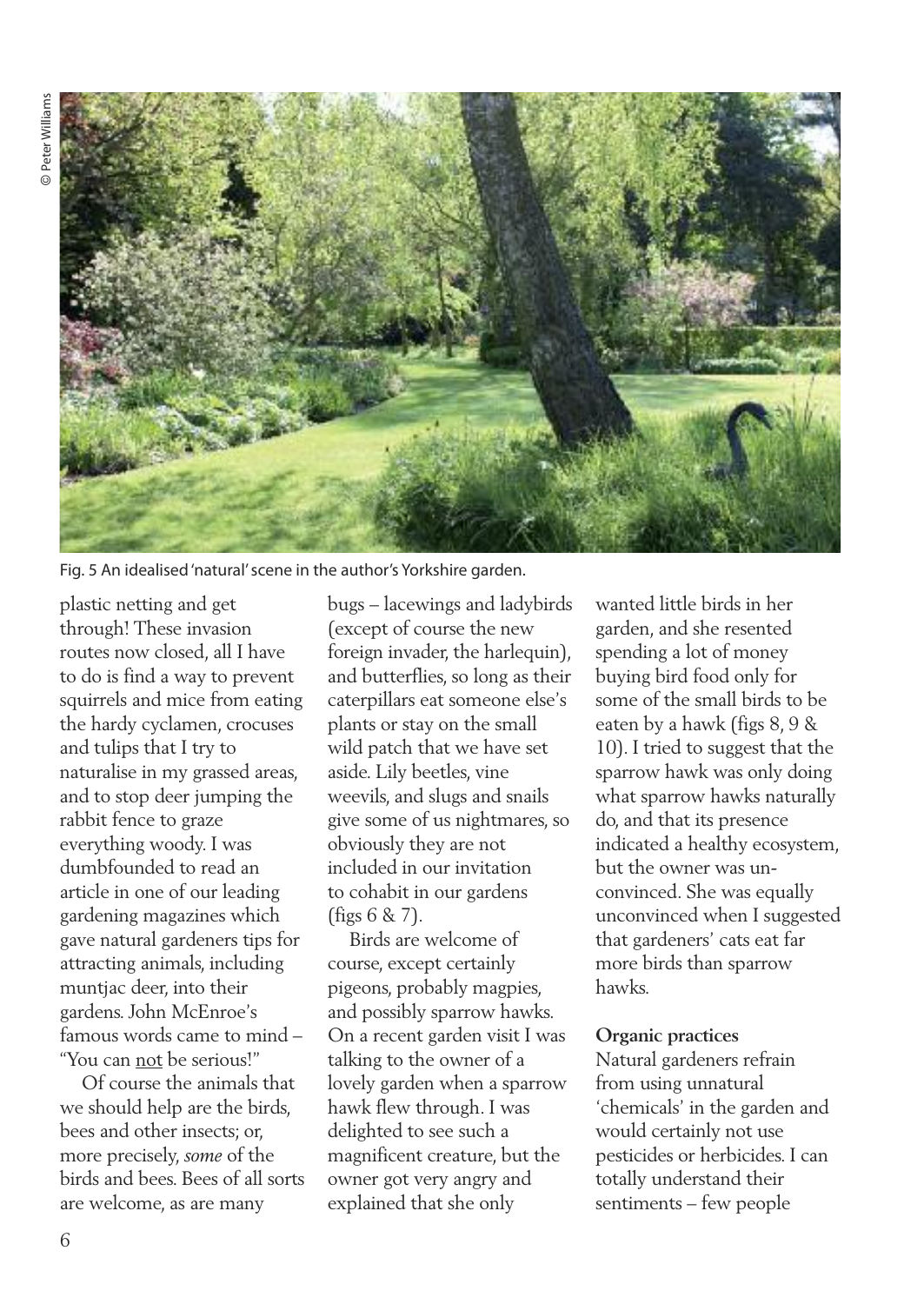would want to use toxic chemicals on their plants, especially their food plants, without thinking about it very carefully.The problem is that sometimes it's not possible to control pests or weeds by natural or accepted organic methods.There are no effective organic controls for lily beetle or bindweed, Japanese knotweed or couch grass and, except perhaps in the smallest garden, it's impossible to squash all the pests or pull out all the weeds.

Biological controls are excellent in some situations, for example, curbing glasshouse whitefly with parasitic wasps; but it can be very difficult as an amateur gardener to obtain or use biological systems, for instance to control the larvae of vine weevil, while the insecticide thiacloprid (Provado) works very well. Similarly, glyphosate (Roundup) is very effective in controlling even dense areas of couch and, used carefully, is an invaluable tool.

Now from a biological point of view, poisoning your neighbour and/or protecting yourself with toxic chemicals is a very natural thing to do. Allellopathy is the ability of a plant species to excrete chemicals into the environment that inhibit the growth of competing plants. Couch grass (*Elymus repens*) is a classic example: its root exudates reduce the ability of competing plants to take up nutrients. Highly invasive



Figs 6 & 7 Are vine weevils and lily beetles included in'wildlife'?

plants like Golden Rod (*Solidago canadensis*) (fig. 11) and a hybrid Japanese knotweed (*Fallopia* x *bohemica*) have been shown to be allelopathic.

It may come as a surprise to some natural gardeners that very many plants protect themselves chemically against grazing animals. Indeed, many of the world's most poisonous substances are natural plant products.The alkaloid strychnine is present in the bark and seeds of the poisonnut tree *Strychnos nux-vomica*, native to India and adjoining regions. It is very toxic to rodents and probably plays a role in protecting the tree against rodent attack. Similarly, eucalyptus species contain powerful alkaloid toxins that protect against herbivorous marsupials. Some common insecticides are based on chemicals extracted from wild plants: thus nicotine

and pyrethrin (and their slightly modified derivatives) are widely used to kill insects. Defence against insects is precisely the role these chemicals played in the wild plant.The Victorians knew that the damaged leaves of green laurel (*Prunus laurocerasus*) release hydrogen cyanide, so butterfly collectors placed crushed leaves in the bottom of a Kilner-type jar to kill the specimens they'd caught.The ability to produce cyanide when damaged is known as cyanogenesis and is widespread in the plant world. It occurs in white clover (*Trifolium repens*) and Bird's Foot Trefoil (*Lotus corniculatus*), and many of the world's most common food plants including maize, wheat and sugar cane.The amounts of hydrogen cyanide produced are not usually great, but they're enough to deter grazing animals.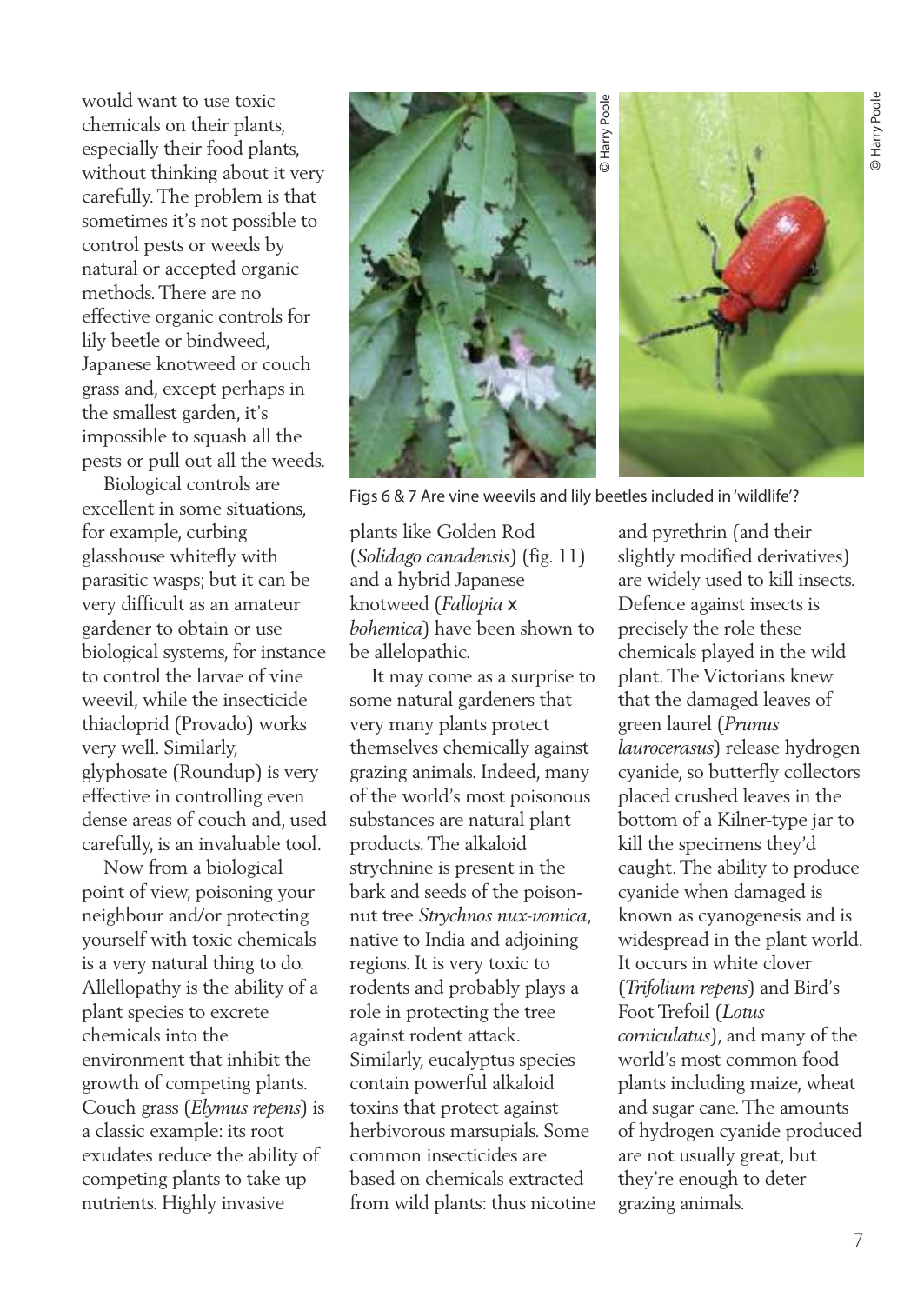

Figs. 8, 9 & 10 Robins and longtailed tits are always welcome, but is a sparrow hawk undesirable or an indicator of a healthy ecosystem?

Sinigrin, the natural chemical that gives brassicas their distinctive 'cabbagey' smell and taste, is also a substance that is very toxic to most insects.This might come as a surprise to allotment holders who frequently see their cabbages shredded by CabbageWhite caterpillars, but it shows that plants do not have it all their own way.Animals co-evolve with plants, and those that can overcome plant toxicity may have an exclusive food source. A small number of insects have become resistant to sinigrin and now use it as an attractant; for example, the CabbageWhite butterfly specifically seeks out leaves containing this chemical on which to lay its eggs.(The whole field of plant/animal interactions is fascinating, and relevant to gardeners: think of peonies paying ants protection





money (nectar) to keep them free of aphids.)

I'm not trying to persuade you to change your gardening practices radically, but to think about the relationships between gardening and natural ecosystems. Gardening is one of the few areas of life where you can do more or less as you please, and I am encouraging you to do just that. Even

experienced Hardy Planters may not be immune from the pervasive influence of television and magazine gardeners who have programmes and pages to fill. It is their remit to be 'trendy', no matter how impractical, and their gardens have to last only a year or two before the next fashionable planting scheme.